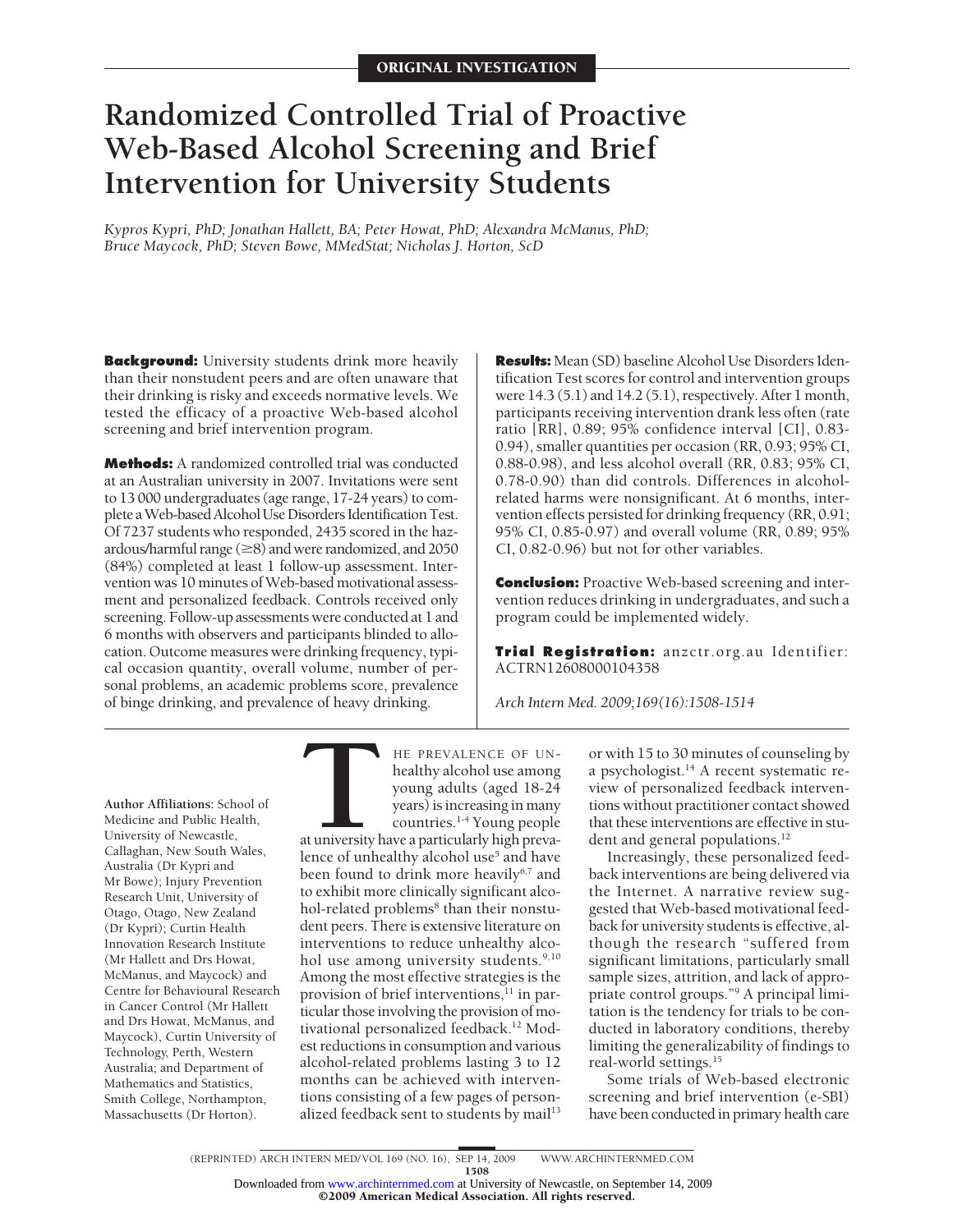services used by university students. In these studies, involving 3 to 5 minutes of Web-based screening and 10 minutes of Web-based personalized feedback, delivered in the health service waiting room, reductions were observed in unhealthy alcohol use of 20% to 30% lasting 6 to 12 months.<sup>16,17</sup> There was also evidence that Web-based assessment alone produced reductions in drinking and personal, sexual, and legal problems lasting 12 months.<sup>18</sup>

A limitation of this approach is that many students do not regularly use university medical services. In a recent US study, a similar e-SBI program was implemented proactively by inviting first-year students to complete an online assessment of their drinking. Fifty-five percent of students completed online screening and were randomized to minimal or more extensive brief intervention.<sup>19</sup> There were reductions in hazardous drinking in both groups after 1 month but no substantial difference between treatment groups. The study illustrates that a large proportion of the student population is willing to complete online screening. Given the nondifferential reduction in unhealthy alcohol use by treatment group, a strong inference about e-SBI's effectiveness in this setting cannot be drawn. Previous evidence of assessment effects<sup>18</sup> suggests that exposure to minimal brief intervention<sup>19</sup> may have blurred the experimental contrast.

Considering the potential reach of a proactive e-SBI approach, there is value in contrasting this intervention with screening alone and in assessing outcomes beyond 1 month. Our aim was to determine the efficacy of a Webbased motivational intervention delivered after screening of a large population of undergraduates, with screening alone as the control.

# **METHODS**

The study was a 2-arm, parallel, randomized controlled trial (**Figure**). We assumed a 50% prevalence of unhealthy alcohol use (Alcohol Use Disorders Identification Test [AUDIT] score ≥8) based on New Zealand research,<sup>20</sup> there being no comparable estimates for Australia. We produced estimates for a 10% relative reduction (ie, from 50% to 45%) and a 15% relative reduction (ie, from 50% to 42.5%) in the prevalence of unhealthy alcohol use. Assuming a power of 0.80 with  $\alpha = 0.05$ , 1604 individuals per group were needed to detect a 10% effect and 719 individuals per group to detect a 15% effect. With allowance for 34% attrition at 6 months, between 1089 and 2430 individuals per group were required to detect a 10% to 15% relative risk reduction.

#### **RECRUITMENT**

In cooperation with the university administration, we drew a random sample of 13 000 full-time undergraduates aged 17 to 24 years in March 2007 using survey recruitment procedures described in detail elsewhere.<sup>21,22</sup> In summary, 4 weeks after the start of the first semester, all students were sent a letter by mail, followed by an e-mail containing a hyperlink to a Web questionnaire. Students were informed that the study concerned "the experiences of tertiary students with alcohol, and their views about certain aspects of drinking." Up to 3 reminder e-mails were sent in the following weeks. Students were offered the opportunity to win 1 of 40 A\$100 gift vouchers for participating.



**Figure.** Trial flowchart. \*Analyses using random-effects models incorporated participants with at least 1 postrandomization response. Also, a sensitivity analysis using multiple imputation and random-effects models incorporated all randomized participants in the analysis.

#### **WEB SITE**

Respondents visited a Web site called THRIVE (Tertiary Health Research Intervention Via Email), consisting of a branched 7-page online questionnaire with items covering (1) demographics (sex, age, and living arrangement); (2) drinking in the last 12 months (yes/no); (3) AUDIT (10 questions)<sup>23</sup>; (4) largest number of standard drinks (10 g of ethanol) consumed on 1 occasion in the last 4 weeks, duration of the drinking episode in hours, and height and weight; (5) secondhand effects (eg, "being pushed, hit, or otherwise assaulted"), with the response options yes, no, or prefer not to answer<sup>24</sup>; (6) opinions on alcohol beverage labeling<sup>25</sup>; and (7) smoking history.

The survey instrument and feedback can be accessed at http: //lamp.health.curtin.edu.au/thrive/baselinetest.php. A process evaluation study showed that university students found THRIVE easy to complete and personally relevant, and most of them said that they would recommend it to a friend.26

## **RANDOMIZATION AND INTERVENTIONS**

Respondents who scored 8 or more on the AUDIT and had exceeded the Australian National Health and Medical Research Council's guideline for acute risk (binge drinking: 4 standard drinks for women, 6 for men) in the last 4 weeks were considered to have screened positive for unhealthy alcohol use. They were randomly assigned by the Web server software to the control group (screening only) or to the intervention group.

©2009 American Medical Association. All rights reserved. Downloaded from [www.archinternmed.com](http://www.archinternmed.com) at University of Newcastle, on September 14, 2009

<sup>(</sup>REPRINTED) ARCH INTERN MED/ VOL 169 (NO. 16), SEP 14, 2009 WWW.ARCHINTERNMED.COM 1509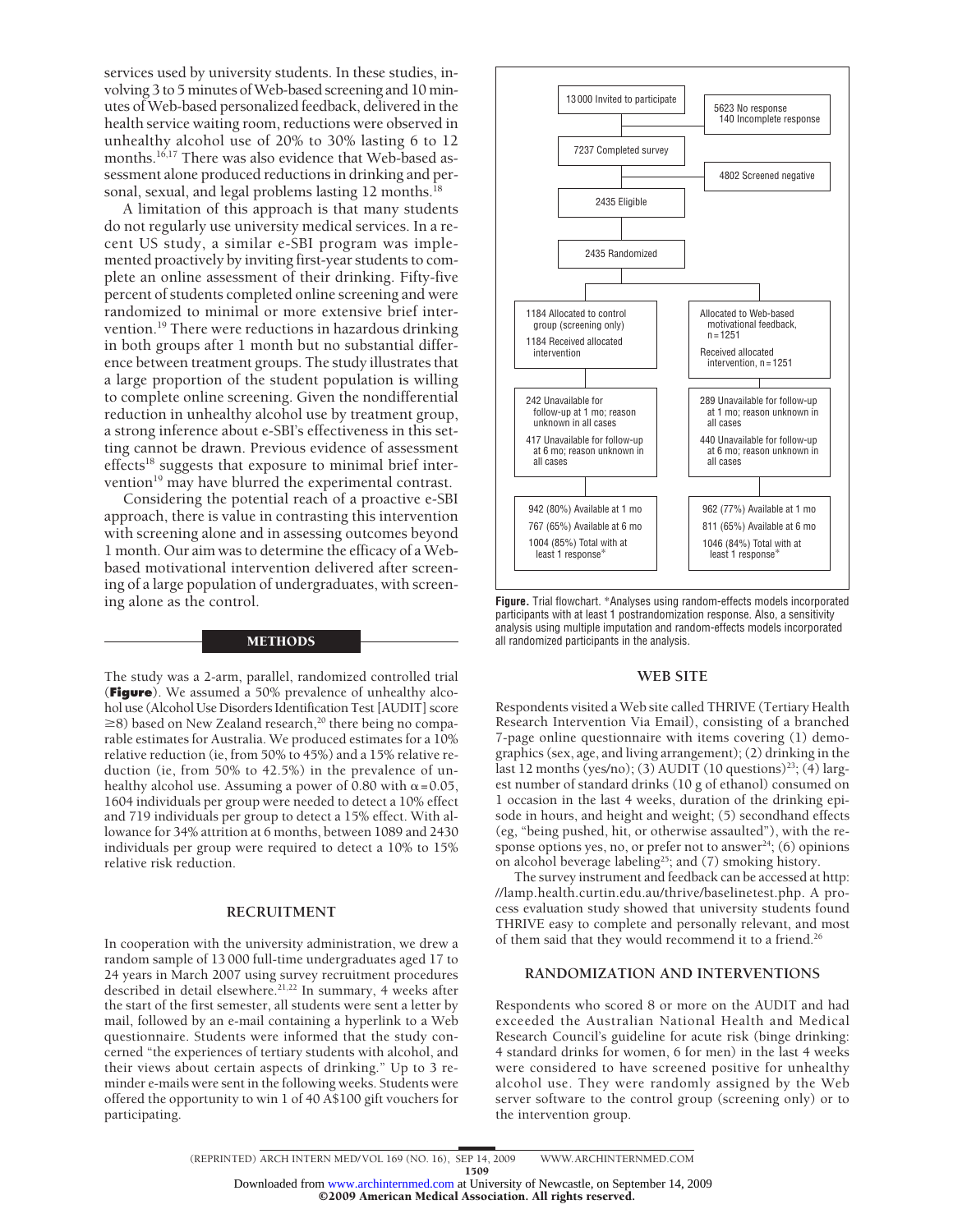The intervention consisted of (1) an AUDIT score with an explanation of the associated health risk and information about how to reduce that risk; (2) an estimated blood alcohol concentration for the respondent's heaviest episode in the previous 4 weeks, with information on the behavioral and physiological sequelae of various blood alcohol concentrations and traffic crash relative risk; (3) estimates of monetary expenditure per month and year; (4) bar graphs comparing episodic and weekly consumption with that of other students of the same age and sex; and (5) hyperlinks for smoking cessation and help with drinking problems. Three more Web pages were presented as options, offering facts about alcohol and tips for reducing the risk of alcohol-related harm as well as providing information about where to find medical help and counseling support. On completion of the 1-month assessment, intervention group participants received additional feedback, comparing drinking levels that they reported at 1 month with those at baseline, a form of booster intervention.<sup>16</sup>

Participants were blind to the true nature of the study, which was presented as a series of surveys, in accordance with ethical approval, provided by the research ethics committee of Curtin University, Perth, Australia. Researchers were blind to participants' group allocation.

## **OUTCOMES AND FOLLOW-UP**

One month after the initial assessment, all participants were sent a letter and then an e-mail containing a hyperlink to a Webbased follow-up questionnaire. Included with the letter was a A\$6 sandwich voucher that could be redeemed irrespective of further participation. The 1-month assessment included 3 pages

#### **Table 1. Demographic Characteristics and Alcohol Use of the Study Groups at Baseline**

| <b>Control</b><br>$(n=1184)$ | Intervention<br>$(n=1251)$ |
|------------------------------|----------------------------|
| 45.5                         | 45.1                       |
| 19.7(1.8)                    | 19.7(1.8)                  |
|                              |                            |
| 64.3                         | 66.4                       |
| 29.7                         | 27.2                       |
| 5.9                          | 6.3                        |
| 14.3(5.1)                    | 14.2(5.1)                  |
|                              |                            |
| 62.2                         | 59.3                       |
| 8.5(4.6)                     | 8.5(5.2)                   |
| 1.8(1.8)                     | 1.8(1.8)                   |
|                              |                            |

Abbreviation: AUDIT, Alcohol Use Disorders Identification Test. aAUDIT items 1 and 2. b Sum of scores for AUDIT items 4 through 6.

**Table 2. Unavailable for Follow-up Analysis**

of questions about (1) drinking (eg, frequency of drinking and number of standard drinks per typical drinking occasion); (2) the Alcohol Problems Scale (APS), a validated 14-item measure of alcohol-related personal, social, sexual, and legal problems (eg, being physically aggressive toward someone while under the influence of alcohol) $27$ ; and (3) the Academic Role Expectation and Alcohol Scale (AREAS), a validated 5-item measure (eg, failing to complete assignments because of the effects of alcohol).27 All items had a 4-week reference period. The APS and the AREAS were developed specifically for use with university students. The 6-month assessment included the items used at 1 month as well as questions concerning participants' impressions of the intervention, including ease of completion, utility of the feedback, whether their drinking changed as a consequence, whether they sought support for their drinking, and whether they would recommend the site to a friend.

There were 3 planned primary outcome measures: frequency of drinking (range, 0-28 days), number of standard drinks per typical occasion, and average weekly volume [(28-day frequency  $\times$  typical quantity)/4]. Secondary outcomes included the APS score (range, 0-14), the AREAS score (range, 0-15), prevalence of binge drinking (for women and men, respectively,  $>4$ and  $>6$  standard drinks on 1 occasion in the preceding 4 weeks), and prevalence of heavy drinking (for women and men, respectively,  $>$  14 and  $>$  28 standard drinks per week in the preceding 4 weeks). We also examined subjective treatment effects (decrease in drinking vs increase/no change) and whether participants sought help for their drinking (no/yes).

## **STATISTICAL ANALYSIS**

The primary outcomes and the AREAS scores were analyzed with negative binomial regression for panel data using the Stata 10.1 xtnbreg procedure (StataCorp, College Station, Texas).28 The APS scores were analyzed with linear regression after log transformation using xtmixed (StataCorp). For the proportions of students exceeding the Australian National Health and Medical Research Council's drinking guidelines, we used generalized linear mixed models with the xtlogit procedure (StataCorp).<sup>29,30</sup> All models included a random intercept to account for clustering within participant<sup>29</sup> as well as fixed effects for group, follow-up assessment, and their interaction.<sup>31</sup> The interaction term allowed differences in the intervention effect between follow-up assessments. The results are presented as rate ratios, difference in regression coefficients, and odds ratios, respectively, along with overall tests of intervention with 2 *df*.

Participants were analyzed in the group to which they were randomized (intention to treat), and all participants were followed up regardless of their compliance with the intervention. We describe patterns of missing values and compare those observed and those missing in terms of baseline characteristics. In this study, some participants were missing at the 1 month follow-up asssessment, others at 6 months, and some at both time points (no postrandomization data available). We compared baseline AUDIT scores, age, sex, and treatment ob-

|                                    | Missing at 1 mo                   |                                        |                                   | Missing at 6 mo                        |                                   | <b>Missing at Both Time Points</b>     |
|------------------------------------|-----------------------------------|----------------------------------------|-----------------------------------|----------------------------------------|-----------------------------------|----------------------------------------|
|                                    | <b>Control Group</b><br>$(n=242)$ | <b>Intervention Group</b><br>$(n=289)$ | <b>Control Group</b><br>$(n=417)$ | <b>Intervention Group</b><br>$(n=440)$ | <b>Control Group</b><br>$(n=180)$ | <b>Intervention Group</b><br>$(n=205)$ |
| Women, No. $(\%)$                  | 97(40)                            | 119(41)                                | 181(43)                           | 184 (42)                               | 71 (39)                           | 81(40)                                 |
| Age, mean $(SD)$ , y               | 19.8(1.9)                         | 20.0(1.9)                              | 19.9(1.9)                         | 20.0(1.9)                              | 19.9(1.9)                         | 20.2(1.9)                              |
| AUDIT score at baseline, mean (SD) | 14.6(5.1)                         | 14.4(5.2)                              | 14.4(5.2)                         | 14.2(5.0)                              | 14.7(5.2)                         | 13.9(5.0)                              |

Abbreviation: AUDIT, Alcohol Use Disorders Identification Test.

1510

Downloaded from [www.archinternmed.com](http://www.archinternmed.com) at University of Newcastle, on September 14, 2009<br>©2009 American Medical Association. All rights reserved.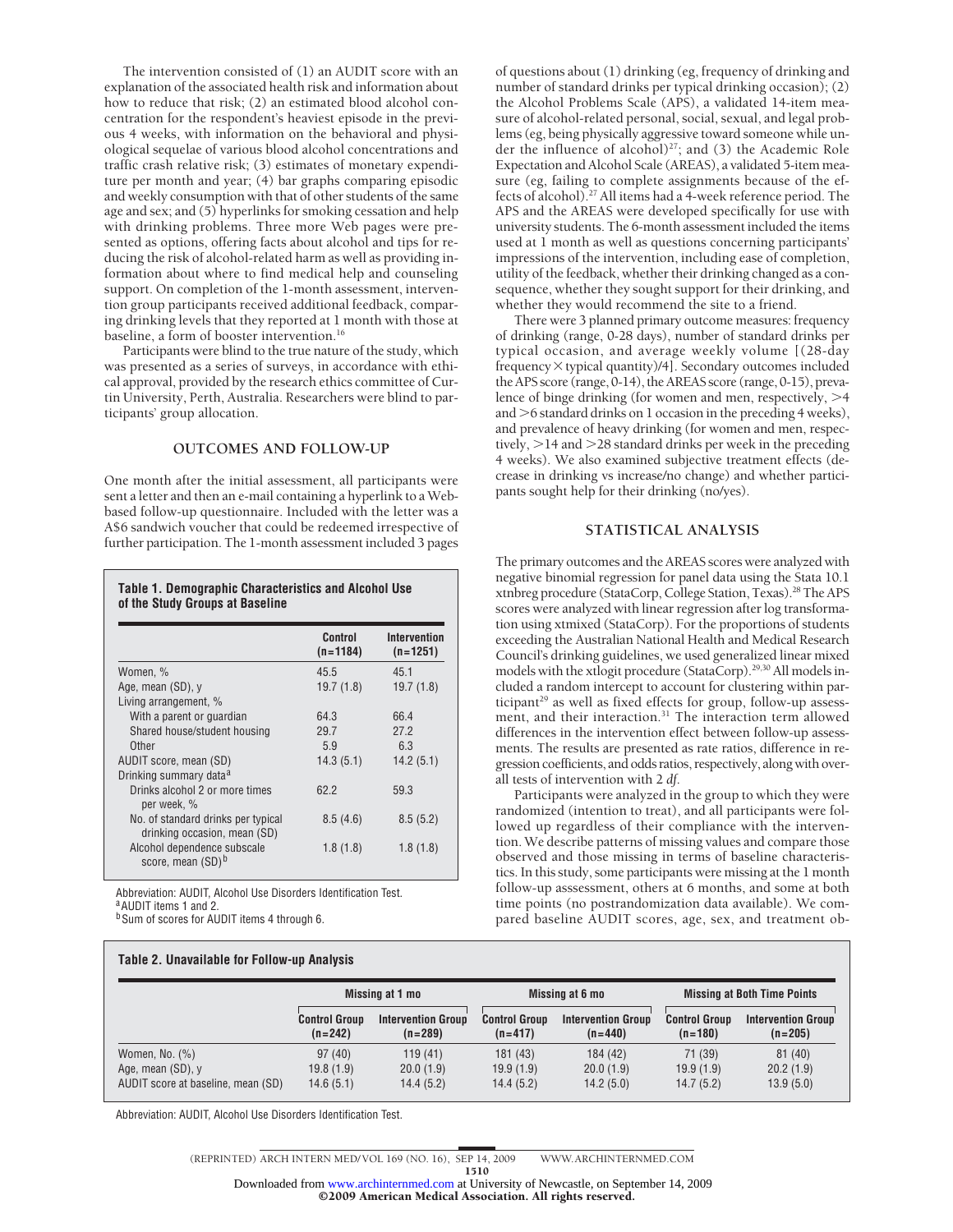served at 1 month with those not observed at 1 month, overall, and by treatment group (to assess whether unavailability for follow-up was differential by randomization group). These analyses were repeated for those not observed at 6 months as well as for those not observed at either 1 month or 6 months. While nondifferential missingness of baseline quantities by randomization group does not rule out nonignorable differential missingness, it does provide some reassurance that the unobserved participants do not drastically differ from the observed.

We fit 2 types of models to assess an intention-to-treat hypothesis (randomization effect on outcome). Random-effects models<sup>29,30</sup> allow the incorporation of all participants with at least 1 follow-up observation. This model will yield unbiased estimates of the treatment effect under the assumption that values are missing at random.<sup>32</sup> Also, we carried out a sensitivity analysis using multiple imputation. A chained equation imputation model was fit simultaneously for all outcomes as well as baseline AUDIT score, age, and sex, to create 15 imputed complete data sets.<sup>33,34</sup> Predictive mean matching was used within the mice/uvis routines in Stata while micombine was used to summarize the results.<sup>35</sup> Values were imputed for all participants, even for those with no postrandomization data. Because these models do not account for the intervention group, they will tend to attenuate any randomization effect if missingness is missing at random.

## **RESULTS**

# **SCREENING AND RANDOMIZATION**

Participant flow, follow-up rates, and number analyzed are represented in the Figure. Of 13 000 students invited to complete the screening survey, 5623 (43%) did not respond, 140 (1%) provided an incomplete response, and 7237 (56%) completed the screening survey. Of these, 4802 (66%) screened negative and 2435 (34%) screened positive for unhealthy alcohol use and were randomized to the intervention  $(n=1251)$  or the control  $(n=1184)$  group. The median completion time for the baseline questionnaire was 5.2 minutes (interquartile range, 4.0-7.0 minutes). **Table 1** presents summary data illustrating the profile and equivalence of the 2 study groups at baseline.

#### **FOLLOW-UP ASSESSMENT**

At 1 month, data were obtained from 942 participants in the control group (80%), and 962 in the intervention group (77%). At 6 months, data were obtained from 767 participants in the control group (65%) and 811 in the intervention group (65%). A summary of participants who were unavailable for follow-up by treatment group, age, sex, and AUDIT scores is presented in **Table 2**. Baseline AUDIT scores were similar for those who did or did not complete the follow-up assessment at 1 month (mean difference, 0.23 points; 95% confidence interval [CI], −0.26 to 0.72) and 6 months (mean difference, 0.03 points; 95% CI: −0.39 to 0.46). Men were more likely than women to be missing at 1 month  $(\chi^2 = 5.9; P = .02)$  and 6 months  $(\chi^2=3.9; P=.05)$ . Those who dropped out were significantly older than those who continued at 1 month (mean difference, 0.29 years; 95% CI, 0.11 to 0.46) and 6 months (mean difference, 0.32 years; 95% CI, 0.17 to 0.47). The median time to follow-up was 3 days (interquartile range

#### **Table 3. Summary Outcome Data 1 and 6 Months After Intervention<sup>a</sup>**

|                                                                                                                                               | Median (25th<br>and 75th Percentiles) |                              |
|-----------------------------------------------------------------------------------------------------------------------------------------------|---------------------------------------|------------------------------|
| Outcome                                                                                                                                       | Г<br>Control<br>Group                 | <b>Intervention</b><br>Group |
| Frequency of drinking (No. of drinking                                                                                                        |                                       |                              |
| days)                                                                                                                                         |                                       |                              |
| 1 <sub>mo</sub>                                                                                                                               | $7(4-11)$                             | $6(4-10)$                    |
| 6 <sub>mo</sub>                                                                                                                               | $8(5-12)$                             | $7(4-12)$                    |
| Typical occasion quantity (No. of drinks<br>per typical drinking occasion)                                                                    |                                       |                              |
| $1 \text{ mo}$                                                                                                                                | $6(4-10)$                             | $6(4-9)$                     |
| $6 \text{ mo}$                                                                                                                                | $6(4-10)$                             | $6(3-9)$                     |
| Volume consumed (No. of drinks per<br>week)                                                                                                   |                                       |                              |
| 1 <sub>mo</sub>                                                                                                                               | $10(6-19)$                            | $8(4-15)$                    |
| 6 <sub>mo</sub>                                                                                                                               | $11(6-20)$                            | $9(5-18)$                    |
| Personal, social, sexual, and legal<br>consequences of episodic heavy<br>drinking                                                             |                                       |                              |
| (No. of problems; APS score:<br>range, 0-14)                                                                                                  |                                       |                              |
| 1 <sub>mo</sub>                                                                                                                               | $2(1-4)$                              | $2(1-4)$                     |
| 6 mo                                                                                                                                          | $2(1-4)$                              | $2(1-4)$                     |
| Consequences related to academic<br>role expectations (AREAS score:<br>range, 0-15)                                                           |                                       |                              |
| 1 <sub>mo</sub>                                                                                                                               | $1(0-2)$                              | $1(0-2)$                     |
| 6 <sub>mo</sub>                                                                                                                               | $1(0-2)$                              | $1(0-2)$                     |
| Proportion exceeding quidelines<br>for binge drinking (risk of acute<br>harm), $%$ <sup>b</sup>                                               |                                       |                              |
| 1 mo (control group, $n = 944$ ;<br>intervention group, $n = 966$ )                                                                           | 58.6                                  | 54.1                         |
| 6 mo (control group, $n = 767$ ;<br>intervention group, $n = 813$ )<br>Proportion exceeding quidelines<br>for heavy drinking (risk of chronic | 54.5                                  | 52.9                         |
| harm), $\frac{6}{6}$ c<br>1 mo (control group, $n = 944$ ;                                                                                    | 22.1                                  | 15.1                         |
| intervention group, $n = 966$ )                                                                                                               |                                       |                              |
| 6 mo (control group, n=767;<br>intervention group, $n = 813$ )                                                                                | 25.0                                  | 18.7                         |
| Subjective treatment effects and<br>help-seeking behavior (assessed at<br>$6$ mo only), $%$                                                   |                                       |                              |
| "As a consequence of THRIVE the<br>amount of alcohol I consume<br>has decreased."                                                             | 5.8                                   | 19.0                         |
| "I have sought support to reduce<br>my drinking as a consequence<br>of THRIVE."                                                               | 2.7                                   | 4.9                          |

Abbreviations: APS, Alcohol Problems Scale; AREAS, Academic Role Expectation and Alcohol Scale; THRIVE, Tertiary Health Research

Intervention Via Email.  $a$ a all measures use the preceding 4 weeks as the reference period.

b Australian National Health and Medical Research Council: no more than 4 drinks (40 g of ethanol) on any 1 occasion for women, and no more than

6 drinks (60 g of ethanol) on any 1 occasion for men.<br><sup>c</sup>No more than 14 drinks (140 g of ethanol) per week for women, and no more than 28 drinks (280 g of ethanol) per week for men.

[IQR], 11 days) in each of the study groups at 1 month. At 6 months, it was 4 days (IQR, 8 days) in the control group and 4 days (IQR, 11 days) in the intervention group.

**Table 3** presents summary data for the outcomes at the 1- and 6-month follow-up assessments in each treat-

1511

Downloaded from [www.archinternmed.com](http://www.archinternmed.com) at University of Newcastle, on September 14, 2009<br>©2009 American Medical Association. All rights reserved.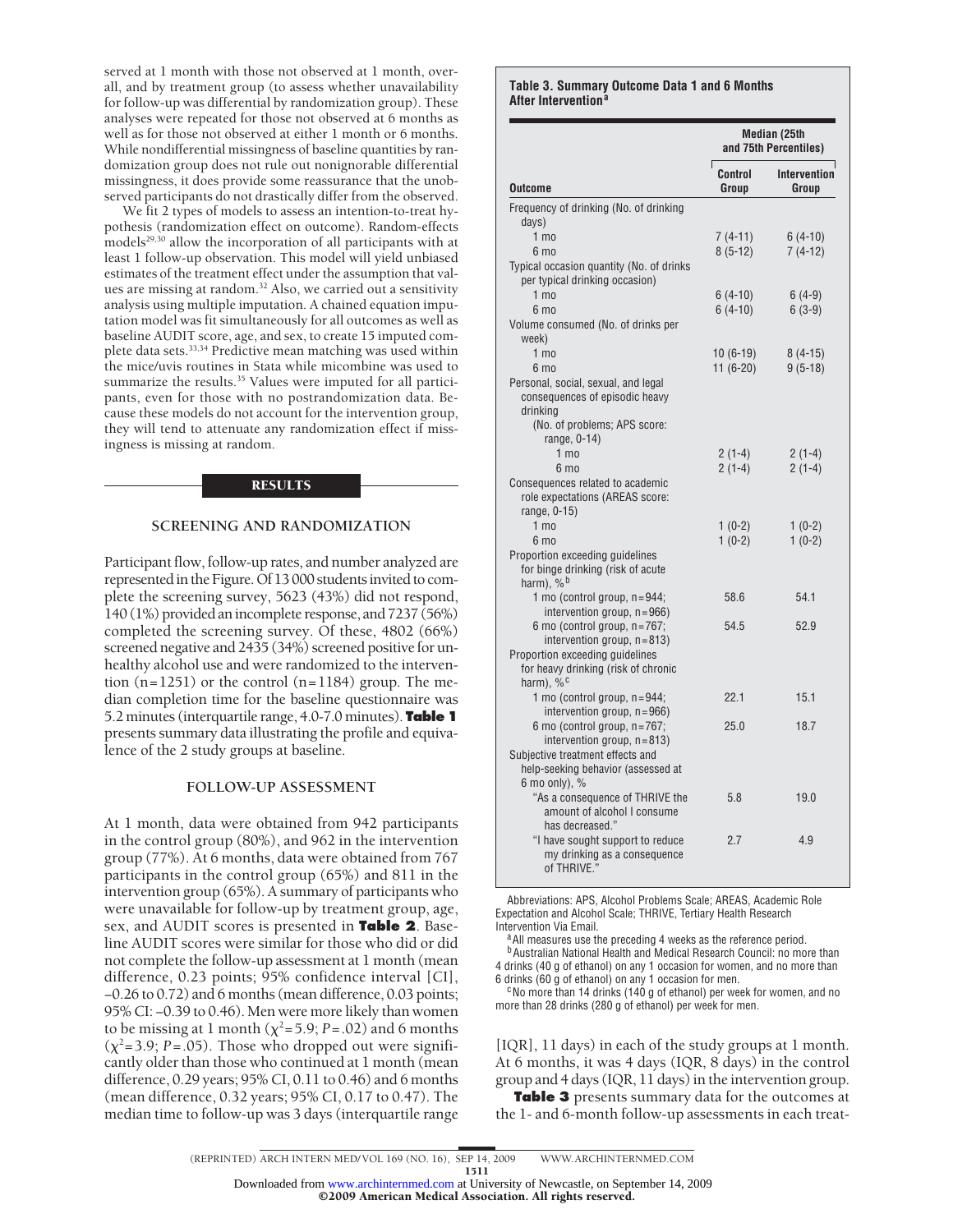#### **Table 4. Treatment Effects Based on Random-Effects Models With and Without Imputation for Missing Values**

|                                                                  | <b>Treatment Effects</b><br>RR <sup>a</sup> (95% CI) Intervention/Control |                                                                    |  |  |
|------------------------------------------------------------------|---------------------------------------------------------------------------|--------------------------------------------------------------------|--|--|
|                                                                  |                                                                           |                                                                    |  |  |
| Variable                                                         | <b>Without Multiple Imputation</b><br>for Missing Values                  | <b>With Multiple Imputation</b><br>for Missing Values <sup>b</sup> |  |  |
| Primary outcomes                                                 |                                                                           |                                                                    |  |  |
| Frequency of drinking                                            |                                                                           |                                                                    |  |  |
| $1 \text{ mo}$                                                   | $0.89$ (0.83 to 0.94)                                                     | $0.90$ (0.85 to 0.96)                                              |  |  |
| 6 <sub>mo</sub>                                                  | 0.91 (0.85 to 0.97)                                                       | $0.91$ (0.86 to 0.96)                                              |  |  |
| <b>Typical occasion quantity</b>                                 | 0.93 (0.88 to 0.98)                                                       | 0.93 (0.88 to 0.99)                                                |  |  |
| $1 \text{ mo}$                                                   | 0.96 (0.91 to 1.02)                                                       | 0.94 (0.89 to 0.99)                                                |  |  |
| 6 <sub>mo</sub>                                                  |                                                                           |                                                                    |  |  |
| Volume consumed                                                  | $0.83$ (0.78 to 0.90)                                                     | $0.85$ (0.79 to 0.92)                                              |  |  |
| $1 \text{ mo}$                                                   | $0.89$ (0.82 to 0.96)                                                     | $0.86$ (0.81 to 0.92)                                              |  |  |
| 6 mo                                                             |                                                                           |                                                                    |  |  |
| Secondary outcomes                                               |                                                                           |                                                                    |  |  |
| Personal, social, sexual, and legal consequences <sup>c</sup>    |                                                                           |                                                                    |  |  |
| $1 \text{ mo}$                                                   | $-0.02$ ( $-0.08$ to 0.05)                                                | $-0.01$ ( $-0.08$ to 0.06)                                         |  |  |
| 6 <sub>mo</sub>                                                  | $-0.001$ ( $-0.07$ to 0.07)                                               | $-0.01$ ( $-0.07$ to 0.05)                                         |  |  |
| Negative academic consequences                                   | 0.94 (0.82 to 1.07)                                                       | 0.93 (0.80 to 1.07)                                                |  |  |
| $1 \text{ mo}$                                                   | 0.95 (0.82 to 1.09)                                                       | 0.93 (0.82 to 1.06)                                                |  |  |
| 6 <sub>mo</sub>                                                  |                                                                           |                                                                    |  |  |
|                                                                  |                                                                           | Adjusted Odds Ratio <sup>d</sup>                                   |  |  |
| Odds of binge drinking (risk of acute harm)                      |                                                                           |                                                                    |  |  |
| 1 mo (control group, $n = 944$ ; intervention group, $n = 966$   | 0.78 (0.58 to 1.04)                                                       | 0.79 (0.58 to 1.07)                                                |  |  |
| 6 mo (control group, n=767; intervention group, n=813)           | 0.89 (0.65 to 1.22)                                                       | $0.81$ (0.60 to 1.05)                                              |  |  |
| Odds of heavy drinking (risk of chronic harm)                    |                                                                           |                                                                    |  |  |
| 1 mo (control group, $n = 944$ ; intervention group, $n = 966$ ) | $0.50$ (0.35 to 0.71)                                                     | $0.63$ (0.42 to 0.94)                                              |  |  |
| 6 mo (control group, $n = 767$ ; intervention group, $n = 813$ ) | 0.55(0.38 to 0.80)                                                        | 0.65 (0.46 to 0.92)                                                |  |  |

Abbreviations: CI, confidence interval; RR, rate ratio

<sup>a</sup> Negative binomial mixed model adjusted for time and group  $\times$  time interaction effects.

<sup>b</sup> For participants missing all postrandomization data, values were imputed using multiple imputation.

cLinear regression coefficients for log-transformed values.

 $d$ Generalized linear mixed models with the Stata xtlogit procedure (StataCorp, College Station, Texas) adjusted for time, and group  $\times$  time interaction effects.

ment group and a summary of subjective treatment effects and help-seeking behavior. Intervention group participants were significantly more likely than controls to report subjective treatment effects  $(\chi^2 = 62.9; P < .001)$  and help-seeking behavior  $(\chi^2 = 5.2; P = .02)$ .

**Table 4** presents treatment effect ratios for the outcomes at 1 and 6 months, with and without multiple imputation for missing values. At 1 month, relative to controls, participants receiving e-SBI reported a lower frequency of drinking (rate ratio [RR], 0.89; 95% CI, 0.83 to 0.94), fewer drinks per occasion (RR, 0.93; 95% CI, 0.88 to 0.98), and lower total consumption (RR, 0.83; 95% CI, 0.78 to 0.90). The differences in logAPS (RR, −0.02; 95% CI, −0.08 to 0.05) and AREAS score (RR, 0.94; 95% CI, 0.82 to 1.07) were nonsignificant.

At 6 months, the differences in frequency of drinking (RR, 0.91; 95% CI, 0.85 to 0.97) and total consumption (RR, 0.89; 95% CI, 0.82 to 0.96) remained. The other differences favored intervention (ie, risk ratios 1) but were nonsignificant. The *P* values for the tests of intervention with 2 *df* vs control were  $P < .001$ ,  $P = .02$ , and  $P \le 0.001$  for the primary outcomes. They were *P*=.59 and *P*=.87 for the alcohol-related problems measures (APS and AREAS). These results show that there were significant differences between the intervention and control groups for the primary outcomes across both follow-up assessments. Table 4 also includes treatment effect estimates after imputation for missing values.

There were nonsignificant differences between the intervention and control groups in the proportion who reported binge drinking at both follow-up assessments (Table 4). There were large significant differences in the proportion of participants who exceeded heavy drinking guidelines at 1 month (RR, 0.50; 95% CI, 0.35- 0.71) and 6 months (RR, 0.55; 95% CI, 0.38- 0.80), favoring the intervention. *P* values for the tests of intervention with 2 *df* vs control were *P*=.22 and *P* .001 for binge and heavy drinking guidelines, respectively.

Interaction terms were fitted in all models to determine whether the efficacy of the intervention varied between the 1- and 6-month follow-up periods. None of them was statistically significant. Interaction term *P* values for the 7 outcomes in Table 4 were 0.47, 0.19, 0.13, 0.87, 0.69, 0.44, and 0.68, respectively.

#### **COMMENT**

Heavy drinkers who received the e-SBI drank 17% less alcohol than controls 1 month after screening and 11% less alcohol 6 months after screening. These differences in overall volume consumed were mainly driven by re-

(REPRINTED) ARCH INTERN MED/ VOL 169 (NO. 16), SEP 14, 2009 WWW.ARCHINTERNMED.COM

<sup>1512</sup>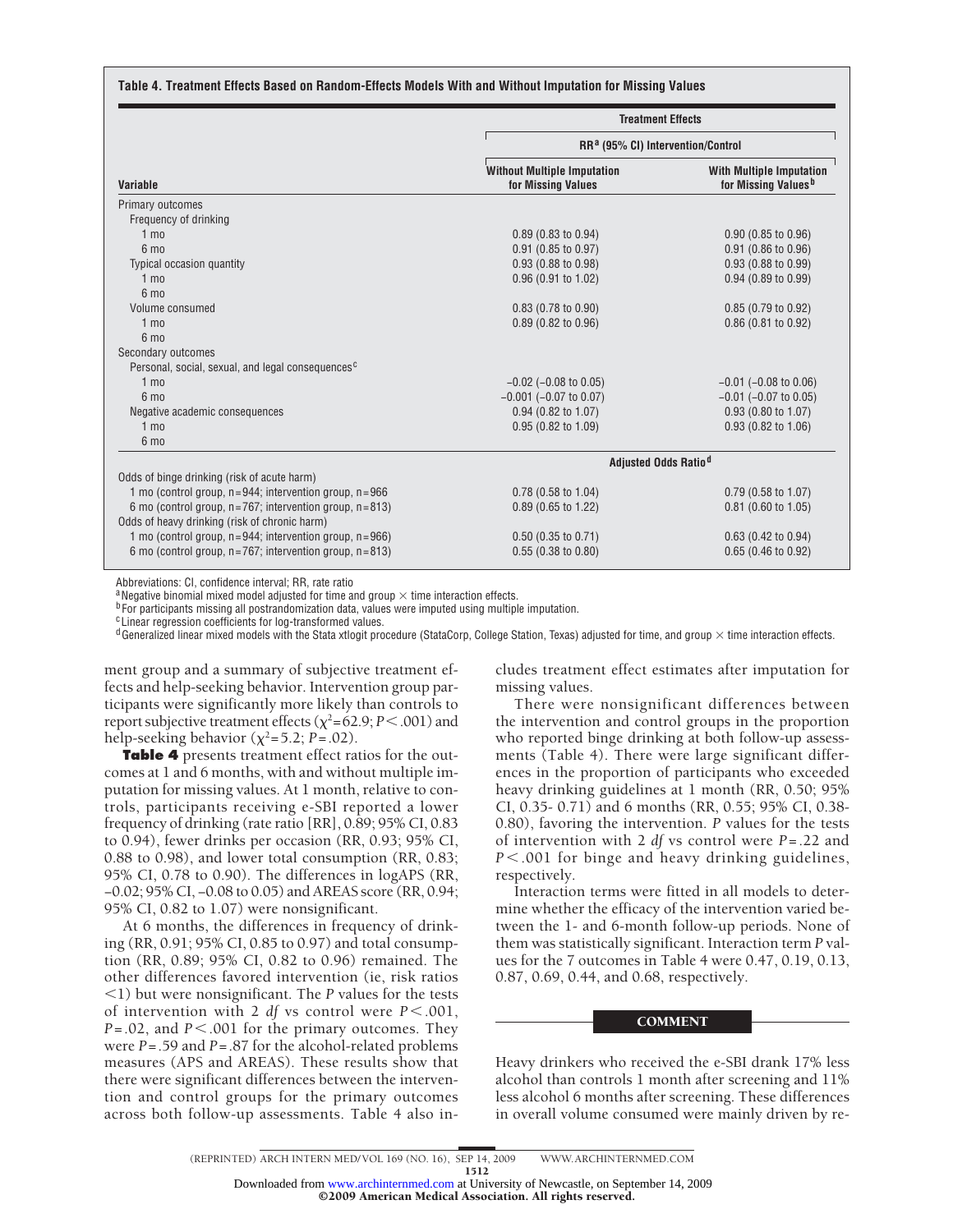ductions in the frequency of drinking, although there were also small reductions in the amount consumed per drinking episode. There were small nonsignificant differences between groups in the incidence of acute alcoholrelated problems. In addition to the direct effects of the intervention, participant self-report after the 6-month follow-up period suggests that the intervention prompted students with unhealthy alcohol use to seek help to moderate their drinking. Despite attenuation in the size of the treatment effect ratios from 1 to 6 months after intervention, fitting of interaction terms in statistical models showed that the efficacy of the intervention did not differ significantly between the follow-up assessments.

Attrition at 1 month (22%) and 6 months (35%) was higher than in previous studies of e-SBI with university students using a primary health care facility (10% and 15%, respectively).20 The difference may reflect less commitment to the study in the absence of a face-to-face interaction with a researcher. Importantly, those students who were unavailable for follow-up were similar across treatment groups with regard to sex, age, and baseline AUDIT score. The sensitivity analysis, using multiple imputation to include all cases in the analyses, produced modest attenuation in treatment effect ratios (Table 4). While these analyses do not rule out possible nonignorable nonresponse as a cause of the results, this explanation is implausible given the nondifferential dropout.

A previous study using a similar e-SBI instrument found evidence of an assessment effect, ie, students with unhealthy alcohol use who received 10 minutes of Webbased assessment of their drinking, in the absence of a feedback intervention, subsequently drank less than a screening-only control group.<sup>18</sup> In the present trial, at the 6-month assessment, 5.8% of control participants endorsed the following statement: "As a consequence of THRIVE the amount of alcohol I consume has decreased." Also, it should be noted that there was a large reduction in the proportion of binge drinkers among controls (from 100% at baseline to 58.6% at 1 month [Table 3]). Regression to the mean will explain some of this difference but probably not all of it. Assessment effects may have occurred and, accordingly, the treatment effect may be underestimated.

Contamination effects may have occurred, given that approximately 1 in 10 of the undergraduate population received the intervention. If those who received the intervention had discussed their feedback with fellow undergraduates, some controls may have inadvertently been exposed to elements of the intervention, which may have biased results toward the null. Social desirability effects, if they occurred, may have biased the results away from the null. In most studies of drinking behavior, the use of objective measures, such as biomarkers, is inappropriate for various reasons, including, in this case, the fact that such measures are not sensitive to the sort of episodic heavy drinking that is characteristic of young persons.<sup>36</sup> Accordingly, we had to rely on self-report. Although a number of studies attest to the reliability of selfreport of alcohol outcomes in clinical trials,<sup>36</sup> it remains possible that persons who received the intervention were inclined to underreport their drinking to a greater extent than were controls.

Overall, the intervention effects were somewhat smaller than those found using the same screening criteria and a similar intervention with university students presenting to a health service in New Zealand.<sup>16,17</sup> The lack of faceto-face interaction and the taking of the intervention out of a health care setting may have reduced its potency. Nonetheless, there is now evidence that the general approach can be replicated cross-culturally and that it produces significant benefits for modest costs of implementation. Notably, the effect size in this study—an 11% reduction in drinking volume over 6 months—is similar to that reported in a recent systematic review of conventionally delivered primary health care–based brief interventions (13%).35 Given the scale on which proactive e-SBI can be delivered and its acceptability to student drinkers, we can be optimistic that a widespread application of this intervention would produce a benefit in this population group. The e-SBI, a program that is available free for nonprofit purposes, could be extended to other settings, including high schools, general practices, and hospitals.

## **Accepted for Publication:** May 23, 2009.

**Correspondence:** Kypros Kypri, PhD, School of Medicine and Public Health, David Maddison Clinical Sciences Bldg, University of Newcastle, Callaghan, New South Wales 2308, Australia (kypros.kypri@newcastle.edu.au).

**Author Contributions:** *Study concept and design:* Kypri, Hallett, Howat, McManus, and Maycock. *Acquisition of data:* Kypri, Hallett, Howat, and McManus. *Analysis and interpretation of data:* Kypri, Hallett, Bowe, and Horton. *Drafting of the manuscript:* Kypri and Horton. *Critical revision of the manuscript for important intellectual content:* Kypri, Hallett, Howat, McManus, Maycock, Bowe, and Horton. *Statistical analysis:* Bowe and Horton. *Obtained funding:* Kypri, Howat, McManus, and Maycock. *Administrative, technical, and material support:* Kypri, Hallett, and Howat. *Study supervision:* Kypri, Howat, McManus, and Maycock.

**Financial Disclosure:** None reported.

**Funding/Support:** This study was funded in part by grant 15166 from the Western Australian Health Promotion Foundation (Healthway).

**Role of the Sponsor:** The sponsor had no involvement in any aspect of the study or reporting of findings.

**Additional Contributions:** John Saunders, MD, and Jim McCambridge, PhD, generously provided comments on a draft of the article.

## **REFERENCES**

- 1. Babor T, Caetano R, Casswell S, et al. *Alcohol: No Ordinary Commodity— Research and Public Policy.* New York, NY: Oxford University Press Inc; 2003.
- 2. Sproston K, Primatesta P. *The Health of Children and Young People.* London, England: Stationery Office; 2003. *Health Survey for England 2002*, vol 1.
- 3. Habgood R, Casswell S, Pledger M, Bhatta K. *Drinking in New Zealand: National Surveys Comparison 1995 & 2000.* Auckland, New Zealand: Alcohol and Public Health Research Unit; 2001:71.
- 4. Naimi TS, Brewer RD, Mokdad A, Denny C, Serdula MK, Marks JS. Binge drinking among US adults. *JAMA*. 2003;289(1):70-75.
- 5. Karam E, Kypri K, Salamoun M. Alcohol use among college students: an international perspective. *Curr Opin Psychiatry*. 2007;20(3):213-221.
- 6. Kypri K, Cronin M, Wright CS. Do university students drink more hazardously than their non-student peers? *Addiction*. 2005;100(5):713-714.
- 7. Dawson DA, Grant BF, Stinson FS, Chou PS. Another look at heavy episodic drink-

1513